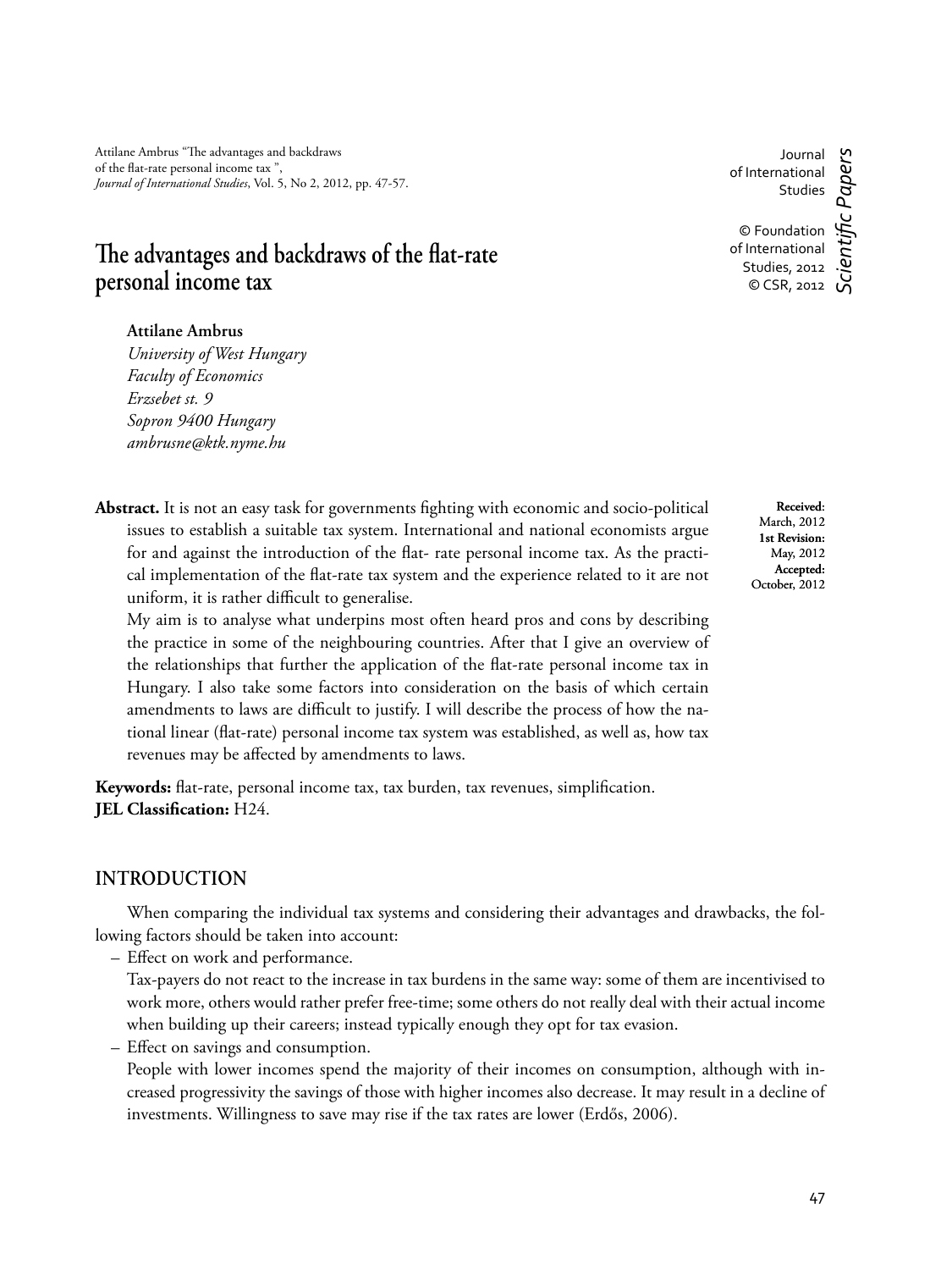$-$  Effect on the size of tax incomes.

To ensure budgetary revenues the state cannot miss a major part of tax incomes. When more incomes are needed, a simple solution is to increase the tax rates. Practice shows various solutions, often contradicting all the previous theories (see subchapters).

– Effect on simplifying the tax system.

The main argument of those supporting the linear (flat-rate) tax is to emphasise the simplification of the system. Undoubtedly, the transparency of the tax system means competitiveness, especially in case of a moderate tax rate. Administrative burdens may decrease; tax collection may become more efficient. More tax-payers can be controlled, which – in addition to predictability – may lead to a decrease in the black economy. A growing number of tax-payers and/or a higher tax base may have a positive effect on tax incomes.

## **THE THEORETICAL APPROACH OF THE FLATRATE PERSONAL INCOME TAX**

Until the  $19<sup>th</sup>$  century the flat-rate method was widely used, after that progressive tax systems according to brackets gained popularity. In Hungary they were launched as a part of the 1909 tax reform attached to the name of Sándor Wekerle, but they entered into force only in 1922 (Burján et al, 2007). At present developed regions use a progressive tax system. It is also the same in Europe, although the picture is more diversified, because the member states of the EU insisted on the independence of their personal income tax system in the course of the tax harmonisation processes.

Due to the complexity of the systems, at the beginning of the 1980s Robert Hall and Alvin Rabushka (1995) supported the simplification of the system. They suggested that 19% rate should be imposed on all incomes; while families with incomes under 25,000 USD should be exempt from taxes. In their view the implementation of the principle of fairness is the task of the social policy not that of the tax policy. With the help of the flat-rate system considerable administrative costs can be saved (Rabushka, 2006), there is no need for tax returns, moreover, a more transparent system may also be controlled more efficiently. A classic version of a flat-rate system taxes incomes in the same way, independently of their sources: the personal income tax rate and the corporate income tax rate are the same. In practice the "flat-tax" is regarded as a type of income tax. However, according to the authors, it is closer to taxes levied on consumption, as it does not tax the accumulation of capital, or even by involving early child-care allowance that of human capital (Bauerné, 2010).

In addition to the above-mentioned facts, professional literature mentions several advantages of the flat-rate income tax, although the experiences in countries where it was launched are not homogeneous. For giving an overview of the possible advantages I regard the use of modal verbs expressing possibility to be necessary.

By the application of the flat-rate income tax:

- $-$  The tax system may become more simple (when not complicated by tax base corrections and tax allowances),
- It may encourage performance (if the tax rate is not too high),
- It may decrease tax avoidance (if the tax rate is low enough so that the tax-payer will not risk especially in case of an efficient control),
- Employment may rise (compound effect, it is influenced not only by the tax system),
- $-$  The tax incomes may rise (if one of the previous facts is implemented),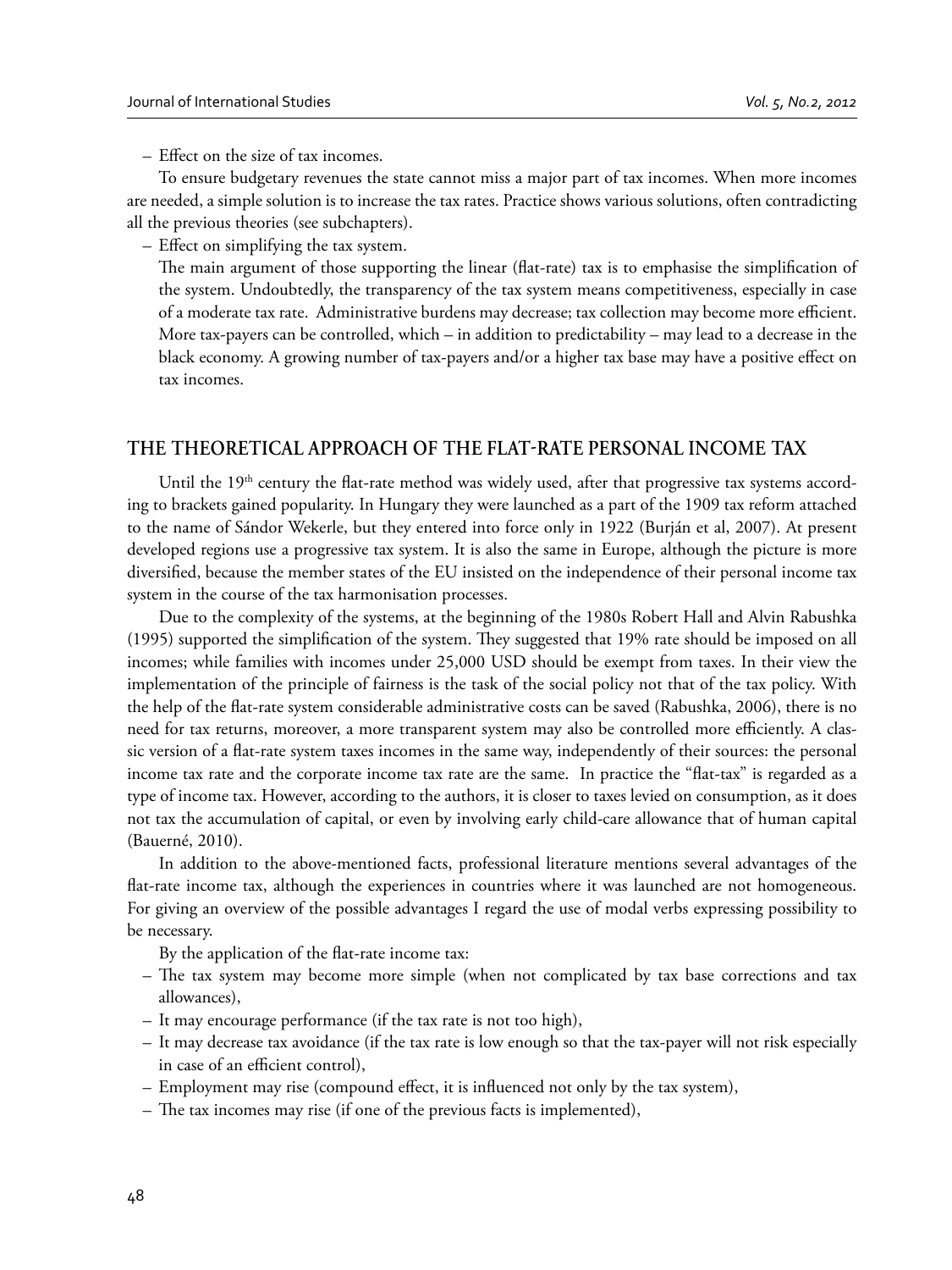- Bureaucracy may be reduced (controlling and recording of a more transparent system requires a smaller apparatus),
- $-$  It may enhance economic growth (compound effect),
- It may enhance savings and investments,
- The country may become competitive (it is also a compound effect, but in the case of a well-structured and transparent system this comparison is more simple, and may be more attractive with a relatively low tax burden.

The flat-rate personal income tax (in addition to the application of a tax exempt bracket) is vertically unfair; therefore its opponents regard this as one of its drawbacks. This factor can especially become important, when – compared to the previous tax burden – the flat rate results in a surplus burden in the lower wage categories, while it leads to a tax cut in higher ones.

Changes in net incomes may lead to an increase in social tensions. This effect may be reduced with the help of correction items, although it may cause the system to become more complex. According to the supporters of the progressive personal income tax, in the era of modern information technology, it is not the brackets and the rates that should be emphasised, but ensuring the transparency of the tax law.

The effect on the tax incomes is very difficult to model. With a relative low tax rate tax revenues must decline in the short-run, a rise can be predicted only with some careful estimate in the long-run. The successful operation of a tax system highly depends on the tax payment willingness of tax-payers. This fact shows differences according to countries, at the same time a predictable tax system may influence the tax payment willingness in a positive direction by efficient control and/ or strict sanctions.

The applicable tax rate should be revised from the aspect of competitiveness among the advantages, because the yields of "the tax reduction rivalry" among the countries with a more comparable tax system for investors offer three opportunities for the budget.

With reference to the flat-rate system the notion of the tax cuts always emerges. In spite of the fact that the empirical verification of the relationships is unknown, the thesis by Arthur Laffer is often referred to according to which in case of a growing tax rate the tax revenues do not rise, but fall. However, in the course of econometric analyses Mária Lackó (2009) states that a reduction in the size of tax will not result in a rise in the tax revenues together with the tax variable combined with corruption according to the pattern of the Laffer-curve.

Based on the above-mentioned facts I think that the expected effects of the transition to the flat-rate system are very difficult to predict, even in a stable fiscal environment.

### THE FLAT-RATE PERSONAL INCOME TAX IN EUROPE

The European Union proposes its member states a cut in (direct) taxes imposing a burden on wages and salaries and companies' profits, as well as, a rise in (indirect) taxes levied on consumption and green taxes. In addition to this, it is also an obvious aim to ensure the adequate amount of tax revenues – if possible by widening the tax base. The World Bank calls for an application of a stable and predictable tax system in addition to decreasing the administrative tasks (and costs) (Kiss et al, 2008).

Taking the compliance obligations into account, the amendments to income tax laws in the European countries can be traced back to three factors that are often related to each other: achieving/ preserving a more favourable position in the tax competition due to globalisation, reducing the taxes imposed on work, requiring the simplification of the tax system. These driving principles appeared in the flat-rate tax reforms of the East European countries (outside the EU) (Tonin, 2006).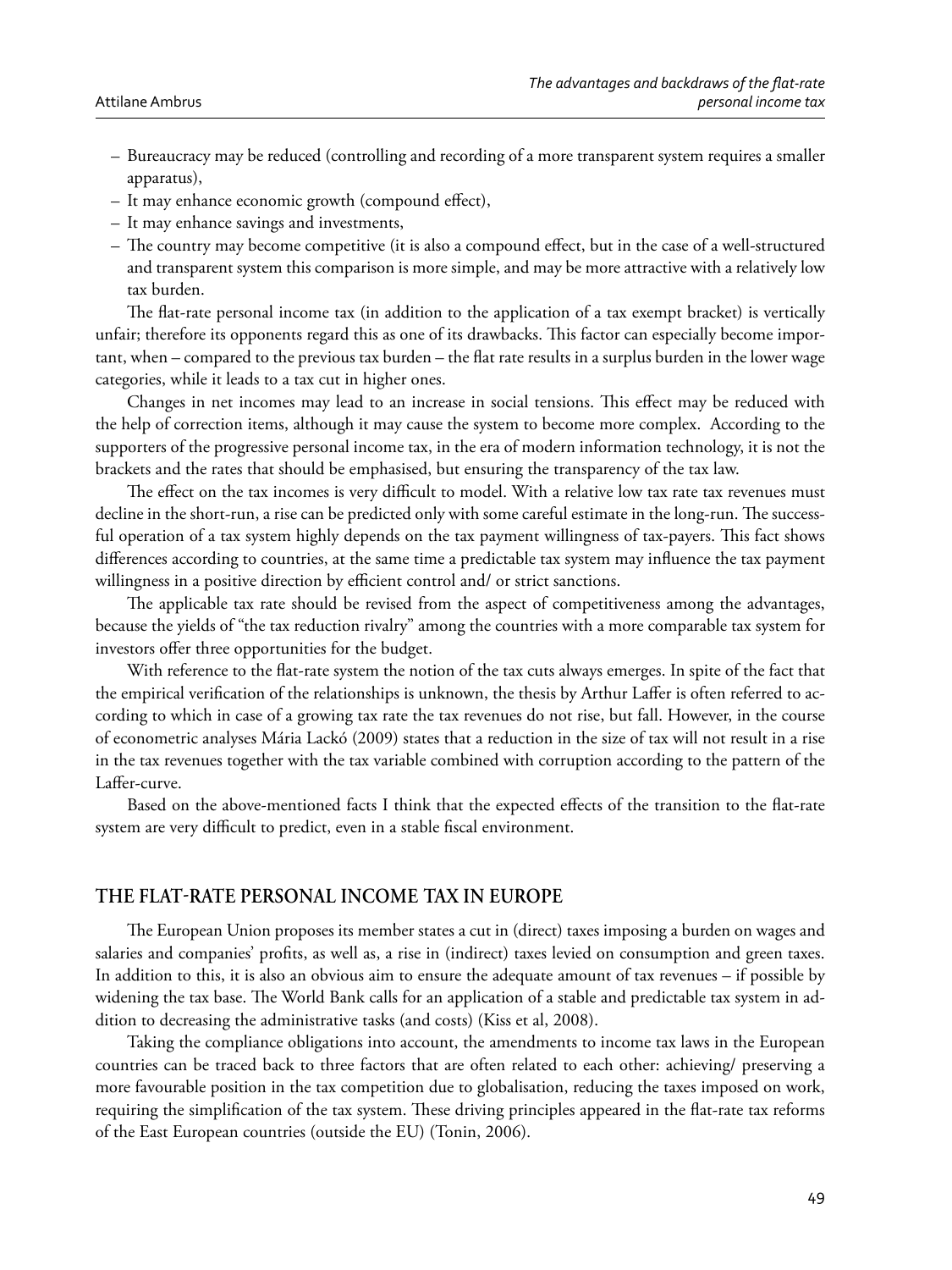It was first the Baltic countries that opened into the direction of the flat-rate system. In the pioneer Estonia the new 26% personal income tax rate approached the average of the previous progressive system, and also the corporate income tax rate decreased to the same amount by 9%. In Lithuania and Latvia the new rate of the personal income tax was implemented at the highest rate applied previously, which meant a higher tax burden than that of companies. The common feature about the tax reform of the three countries is that they chose a relatively high tax rate for transforming the personal income tax system. In Lithuania the limit of the tax-free incomes was tripled, it was also slightly raised in Latvia, while in Estonia the amount of tax has been reduced in recent years, in Lithuania it is only 15%. Besides the numerous advantages of simplifying the tax system, its positive effect on the tax revenues is disputable. In Latvia there was a significant fall after a rise in the beginning, and the crisis led to an extremely sharp decrease. In November 2009 the IMF proposed Latvia to abolish the flat-rate system (Figyelő, 2009).

Table 1

| Country        | Flat-rate adopted | PIT rates before | PIT rate after | PIT rate in 2011 |
|----------------|-------------------|------------------|----------------|------------------|
| Estonia        | 1994              | $16 - 33$        | 26             | 21               |
| Lithuania      | 1994              | $18-33$          | 33             | 15               |
| Latvia         | 1995              | $10 - 20$        | 25             | 25               |
| Russia         | 2001              | $12 - 30$        | 13             | 13               |
| Serbia         | 2003              | $10 - 20$        | 14             | 15               |
| Slovakia       | 2004              | $10 - 38$        | 19             | 19               |
| Ukraine        | 2004              | $10-40$          | 13             | 17               |
| Georgia        | 2005              | $12 - 20$        | 12             | 12               |
| Romania        | 2005              | 18-40            | 16             | 16               |
| Macedonia      | 2007              | $15 - 24$        | 12             | 10               |
| Montenegro     | 2007              | $16-24$          | 15             | 12               |
| Bulgaria       | 2008              | $10-24$          | 10             | 10               |
| Czech Republic | 2008              | $12 - 32$        | 15             | 15               |
| Hungary        | 2011              | $17 - 32$        | 16             | 16               |

The introduction of the flat-rate personal income tax in Europe

Source: based on Gubucz (2010) in Balogh et al (2010) and KPGM (2011).

# **AFTER THE BALTIC STATES RUSSIA ALSO SWITCHED**  TO THE FLAT-RATE PERSONAL INCOME TAX

In contrast with the practice of the three countries, the size of the personal income tax was determined at a very low level. Before a sharp decrease in the tax rate  $-13\%$  flat rate  $-$  the average effective tax rate amounted to 14% in addition to the 12-30% progressive personal income tax rate. In spite of the flat rate progressivity partly remained, because the law ensured tax exemption up to 4800 roubles (Balogh et al, 2010). As a part of a comprehensive tax reform first of all the widening of the tax base led to a surplus income. An increase in the efficiency of the tax collection and that of control also enhanced the people's willingness to pay taxes. A curiosity of the Russian tax reform is that the difference between the personal income tax rate and the corporate income tax rate did not decrease but increase, the 37% tax imposed on corporations was regarded as extremely high. The tendency to reduce taxes was also predominant; since 2009 the corporate income tax rate has been 20%.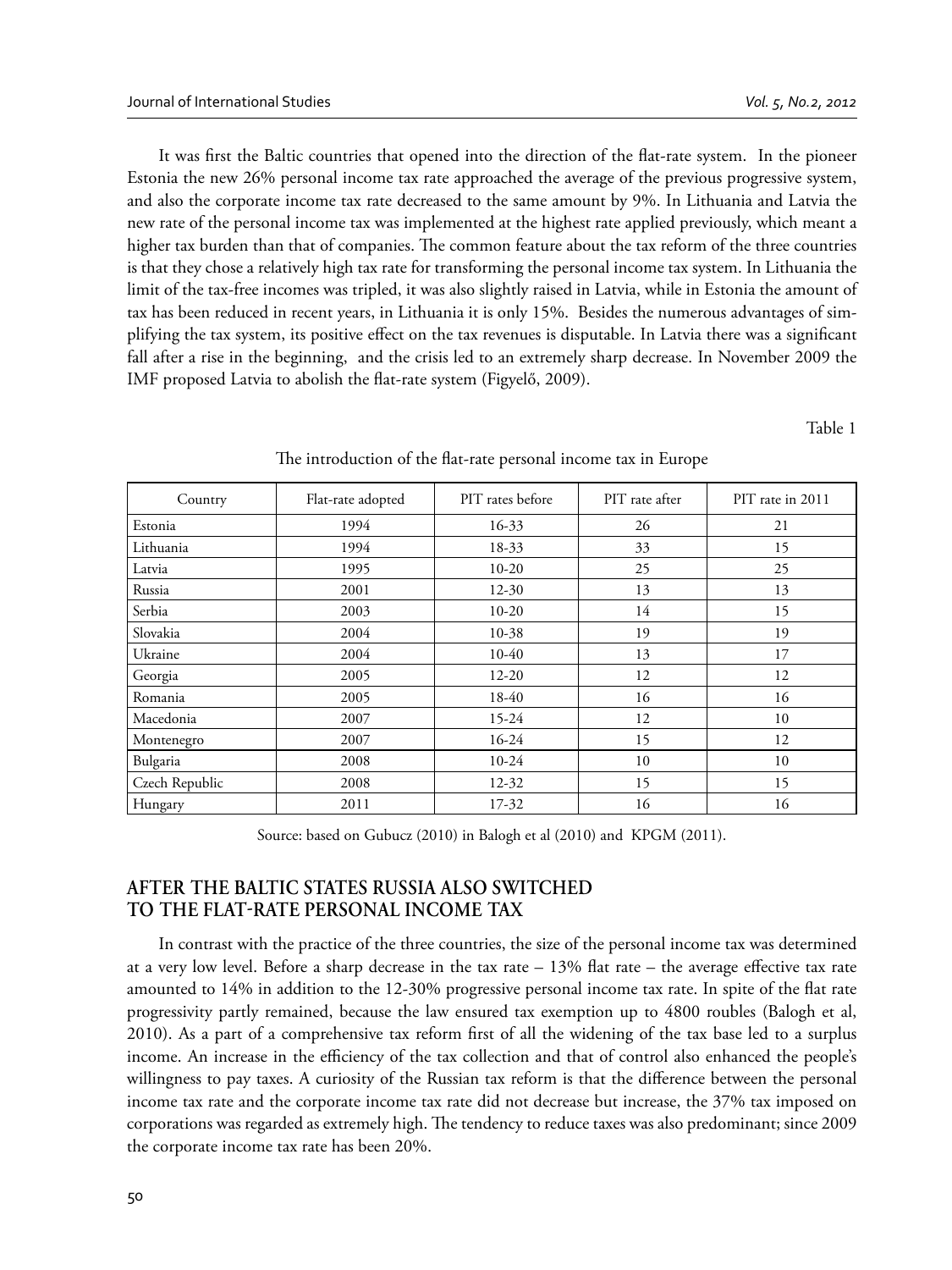At the beginning of the  $21<sup>st</sup>$  century the number of countries opting for the flat-rate personal income tax increased: Serbia, the Ukraine, Slovakia, Georgia and Romania also voted for it.

The 19% flat-rate tax that is uniformly applied to all tax types was introduced in the neighbouring Slovakia in 2004. Due to the foreign direct investments the economy showed a recovery, unemployment fell and compared with the previous year the tax incomes increased. In spite of these facts the relationship between cause and effect is not so clear. Investments in the car industry had already started in 2001, therefore the tax reform cannot have initiated the revival of the expansion, although it must have contributed to it later (Pogátsa, 2009). By launching a flat rate the tax allowances were dramatically cut, and as a result of this the tax burden on a considerable number of tax-payers has increased, in spite of the relatively high tax exempt bracket. In addition to determining a single rate, the government also started transforming the redistribution in order to ensure fiscal stability. At the same time, the tax reform was a part of a complex reform package. Within 10 years the GDP-related tax centralisation in Slovakia dropped by 8% to 29%, it was lower only in Romania and Latvia, while in Hungary the amount of redistribution exceeded this level by 10% in 2009 (Eurostat, 2010). Slovakia was able to launch the euro only by applying a consequent economic policy; therefore it also sharply reduced the expenditure side.

The Slovak example was also regarded as a key to success by many people in the neighbouring countries, first of all predicting an increase in tax income due to job creations resulting from tax cuts, although the PReffect of the tax cuts was much stronger than its real economic consequences (Pogátsa, 2010).

The countries joining the trend include Montenegro, Macedonia, Albania, Bulgaria, the Czech Republic and since 2011 at last Hungary.

In the background of the decision the above-mentioned countries set similar objectives: decreasing tax avoidance, reducing administrative costs, enhancing employment, and as a possible positive result of all this increasing the tax revenues. The introduction of the flat-rate tax in the above-mentioned countries was not implemented in the same way, although the measures related to the transformation can be grouped according to the following factors:

- Imposing a flat rate on the major tax items (PIT, CIT, VAT) (Slovakia).
- The same size of the personal income tax and the corporate income tax (Latvia, Estonia, Romania, Macedonia).
- $-$  The personal income tax has become flat, but due to the allowances and/or a tax exempt bracket the tax burden of the incomes is not the same (in each country except Georgia).
- $-$  There is a flat-rate personal income tax without allowances (Georgia).

The above facts show that in the majority of the countries introducing a flat tax rate there was a linear tax burden. In general, it was important to maintain the tax exemption of the lowest incomes, and occasionally reinforce other – first of all – social elements through the tax system. For example in Romania tax allowance can be claimed on the basis of the tax-payer's health state and the number of dependents provided for by the tax-payer (Herich et al, 2010).

Several people tried to verify the effect of the flat rate tax system on the tax revenues, a comparison was made only for 2 years (Keen et al, 2006). Sometimes the studies describing the individual countries have come to controversial conclusions (Halmosi, 2008), therefore the significance of the positive effect cannot be justified.

Summing up the experiences of the countries introducing the flat-rate tax system, it may be stated that the greatest advantage of its launch is not expressively the flat rate, but through it the system can be made more simple and transparent. By lowering the allowances administration has been simplified and by the abolition of (at least a part of) the loopholes the tax base could be widened. Mainly those reforms are successful, in case of which the labour costs decrease, incomes from work and capital are taxed in the same way, and the tax reform is implemented as a part of a comprehensive economic political restructuring. A (more) predictable tax political environment was more attractive for the investors.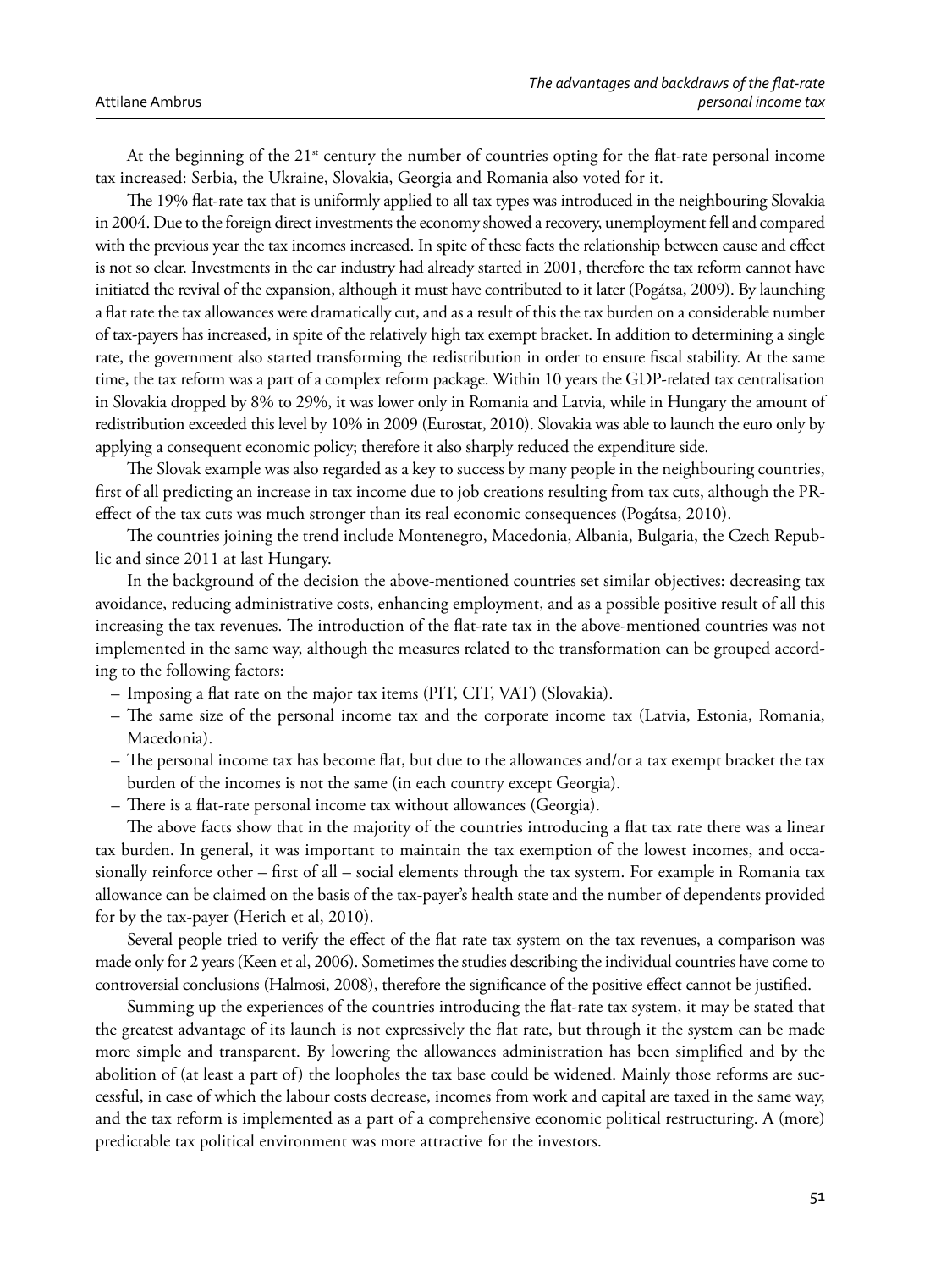The crisis revealed serious problems in countries with a flat-rate tax. Among the actual measures returning to the progressive taxation also emerged (Slovakia, Romania). The IMF proposed it to Latvia because of a decrease in tax incomes, while it was not introduced in Poland in spite of the proposals.

Since 2010 there have also been investigations in Finland relating to the introduction of the flat-rate tax as a result of the growing number of Estonian employees, and foreign capital investments in Estonia (Vörös et al, 2010). At present the classic Scandinavian welfare model is effective in Finland – high taxes, serious social benefits – in this way applying the tax political solutions of the East-European transition states would be surprising for many people.

# **THE ENVIRONMENT OF TAXATION BEFORE THE LAUNCH OF THE FLATRATE PERSONAL INCOME TAX IN HUNGARY**

The proportion of the personal income tax among the budgetary revenues was increasing until 2008, after that it started to fall.



**Picture 1: Personal income tax revenues in budget revenues between 2005 and 2010** Source: Own design based on data from the Hungarian Statistical Office<sup>1</sup>.

In 2009 the amount of the declared incomes stagnated as a result of the crisis. The changes in tax burden may be traced back to the changes in the legal environment. The general tax burden on incomes belonging to the aggregate tax base was affected and changed by the system of allowances.

Table 2

|                                               | 2005 | 2006 | 2007 | 2008 | 2009 | 2010 |
|-----------------------------------------------|------|------|------|------|------|------|
|                                               |      |      |      |      |      |      |
| Incomes in consolidated tax base, billion HUF | 6391 | 7001 | 8048 | 8670 | 8301 | 8471 |
| Tax of consolidated incomes, billion HUF      | 1207 | 1332 | 1503 | 1636 | 1503 | 1384 |

The formation of the declared incomes and the average tax burden

<sup>1</sup> http://portal.ksh.hu/pls/ksh/docs/hun/xstadat/xstadat\_eves/i\_qse006c.html?144 (updated: 09.01.2012)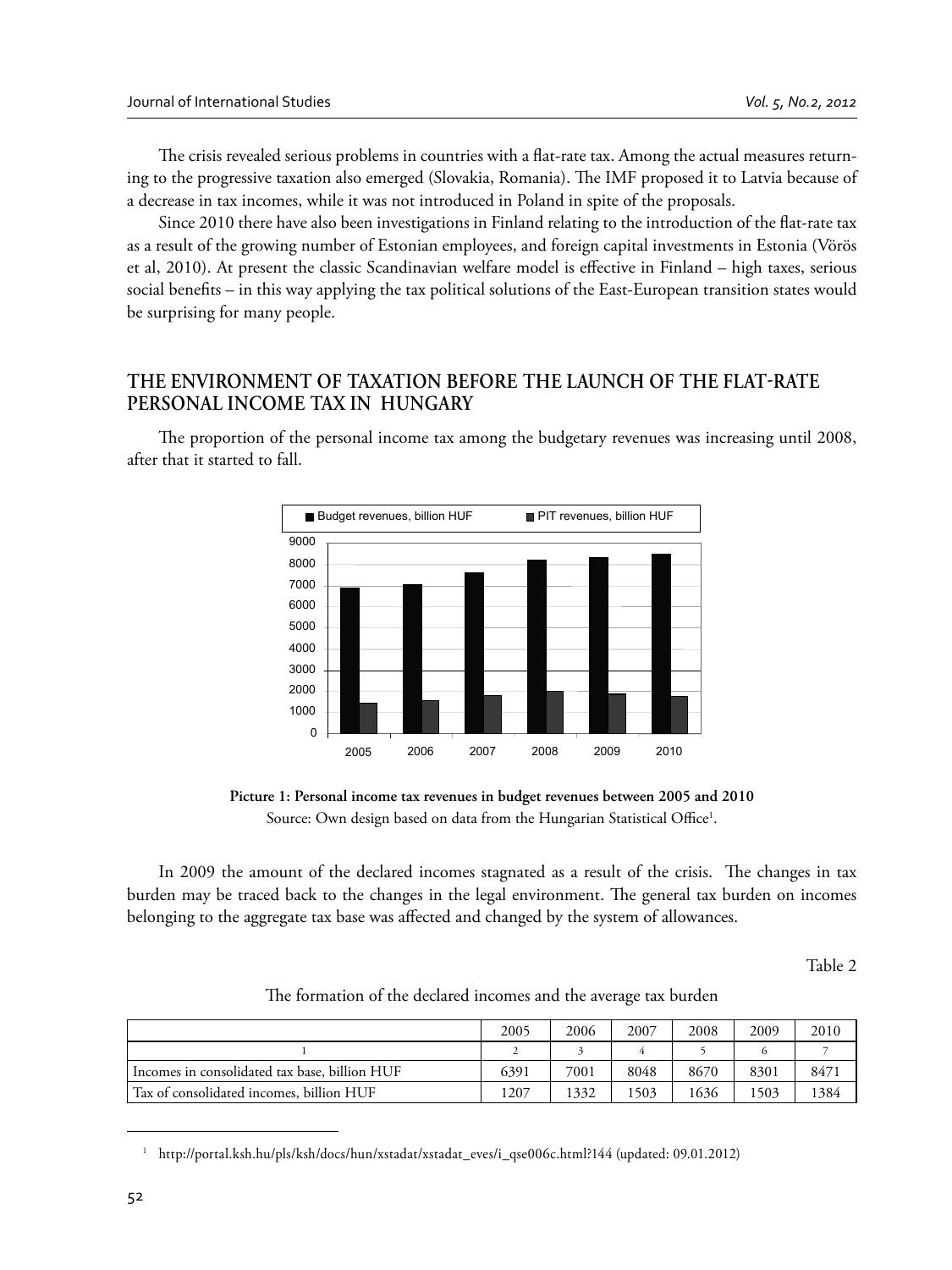#### Attilane Ambrus

| Tax burden %                                  | 18.9% | 19,0% | 18,7% | 18,9% | 18,1% | 16,4% |
|-----------------------------------------------|-------|-------|-------|-------|-------|-------|
| Incomes taxing separately, billion HUF        | 644   | 753   | 945   | 580   | 574   | 402   |
| Tax of incomes taxing separately, billion HUF | 126   | 155   | 186   | 154   | 139   | 101   |
| Tax burden %                                  | 19.6% | 20.6% | 19.6% | 26,5% | 24,3% | 25,2% |

Source: based on data from the Hungarian Tax Authorities<sup>2</sup>.

Although in Hungary the flat-rate personal income tax was launched only in 2011, the personal income tax system had already been approaching the flat-rate system. Considering the amendments to laws in recent years, regarding there was actually one rate attached to the lower bracket that played a role with regard to both tax-payers and the declared incomes.

In 2009 a higher tax rate meant a burden for 29% of the tax-payers. However, in 2010 as a result of the fact that the bracket was extended to 5 million Ft, 90% of the tax-payers paid a lower 17% rate. Less than 40% of the declared incomes belonged to the lower tax bracket in 2009, a year later more than two-thirds of the incomes fell into this bracket.

The effect of introducing the linear (flat-rate) tax in Hungary has been modelled in several research works. According to a study by Benedek – Lelkes (2006) applying a flat-rate personal income tax system might cause a significant change in the redistribution system.

# **THE PROCESS OF LAUNCHING THE LINEAR FLATRATE PERSONAL INCOME TAX**

Since the change of government in 2011 when computing the personal income tax a 16% flat-rate has had to be imposed. Due to the tax credits the tax burden has become neither linear nor 16% as a result of "super-grossing" tax base correction  $(1,27)$  from the previous year. Therefore, the maximum amount of tax liability amounts to 20.32% in case of annual incomes (over 3,962,400 HUF) ineligible for tax credits.



Picture 2: The formation of the proportion of tax burdens (2010-2012) Source: Own design based on the amendments to Act CXVII/ 1995.

<sup>2</sup> http://www.apeh.hu/magyar\_oldalak/adostatisztika/szja\_111017.html (downloaded: 22.10.2011)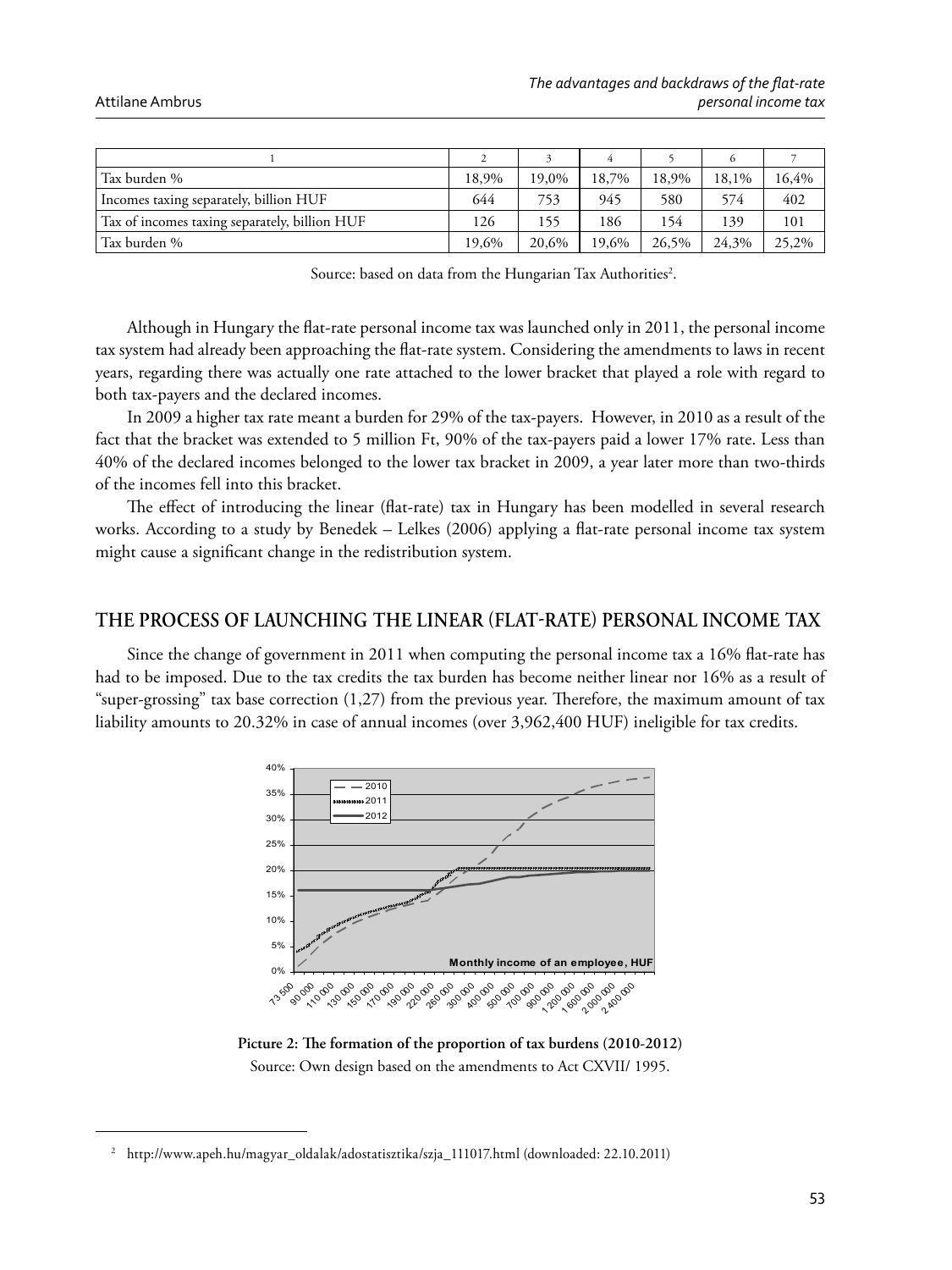By phasing out the tax credit since  $1<sup>st</sup>$  January 2012 progressivity has decreased, in compliance with the effective regulations the tax base should be further supplemented in case of incomes belonging to the aggregated tax base and exceeding 2,424,000Ft annually.

By abolishing the tax credit and phasing out the super-grossing tax base in 2013, the linear personal income tax may be implemented. Due to allowances to families there may be large differences in tax burdens as a result of the number of dependents (Picture 3), in this way the net income of people with children is considerably higher than that of their colleagues without children.



Picture 3: The tax burden with regard to the number of dependents (2012) Source: Own design based on the amendments to Act CXVII/1995.

Allowances after children may seem to be a tax for childless people, although we must not forget about self-provision through generations besides the problems of the pension system. (Ambrusné, 2010). Studying the constitutional principles of public burden, Klicsu László (2008) came to the conclusion that the principle of taxation according to performance may be implemented by allowances after children.

Among the measures towards simplification the flat rate is an important parameter. Its greatest role is to tax incomes from different sources in almost the same way, because since 2011 the majority of incomes taxed separately have been taxed at 16%, therefore regulations for computing the advance tax payment and those for filing tax returns may become simpler.

### **THE EFFECT OF LAW AMENDMENTS ON TAX INCOMES**

Decreasing the proportion of the personal income tax burden among the budgetary revenues must continue due to amendments to tax laws. Figure 4 presents that in 2010 more than two-thirds of the tax revenues derived from the payments of people with more than 3 million Ft income. As a result of the amendment to the laws, the tax burden of these incomes has been much lower since 2011. Thus, the amendment favours a smaller group of tax-payers, while it misses a considerable tax income.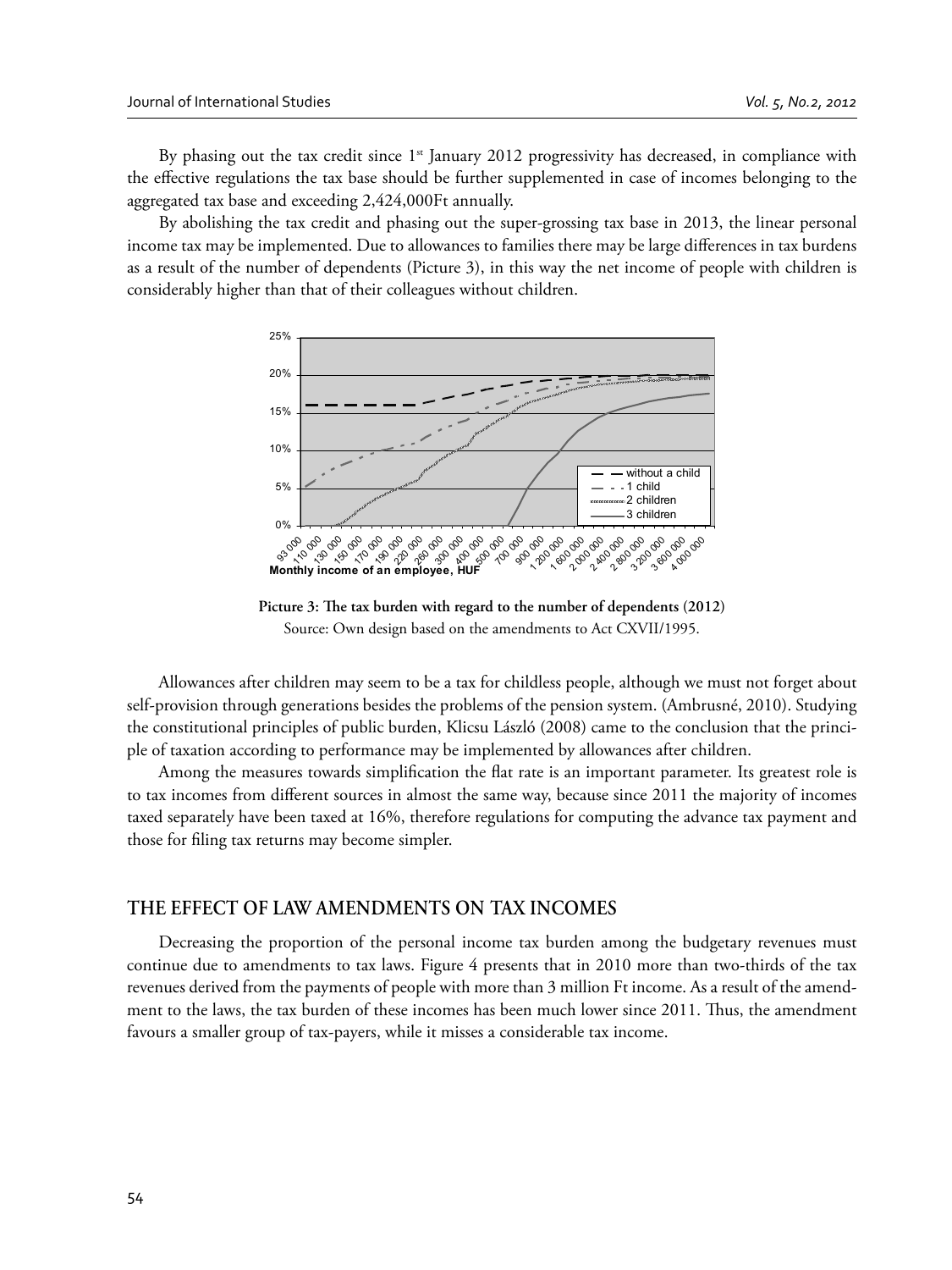



Source: Own design based on data3 by the National Tax and Customs Administration of Hungary (NAV).

On the basis of the above-mentioned facts it is not surprising that in 2011 the amount of the collected personal income tax decreased by 404 billion Ft, as a part of which the launch of allowances for families led to a 156 billion Ft reduction. Based on the effective law for the year 2012 the budgetary revenues are expected to include a 13.8% revenue from personal income tax (Table 3).

This is mainly due to the abolition of the tax credit, when wages and salaries grow by 4% on average. Maintaining the level of the net wages and salaries would be ensured by a significant rise in the minimum wage and the guaranteed wage minimum, as well as, the application of a new – extremely complicated – compensation system<sup>4</sup>. In spite of the fact that the employers' cost increase would partly be offset contribution allowances, some companies are unable to increase wages and salaries according to the government decree on expected wage rise.

Table 3

|                                                  | $2010.$ actual | 2011. objective | 2012. objective |
|--------------------------------------------------|----------------|-----------------|-----------------|
| Revenues from PIT, billion Ft                    | 1767,9         | 1363,0          | 1550,7          |
| General tax burden of aggregate incomes %        | 16.4           | 13,3            | 15,1            |
| The proportion of PIT among budgetary revenues % | 21,0           | 16,5            | 13,8            |
| The proportion of PIT related to the GDP %       | 6,6            | 4,8             |                 |

Changes in revenues from personal income tax and tax burden

Source: Own design based on data from  $\mathrm{HSO}^5\;$  and the Budgetary Plan $^6\;$ 

A lower level of revenues from personal income tax would be –first of all - replaced by the budgetary objective by increasing taxes on consumption. Besides the predicted rise in turnover a 27% tax rate was launched in 2012, which is the highest in Europe at present. In order to change the structure of tax cuts, as

<sup>3</sup> http://apeh.hu/data/cms199863/sajtotajekoztato\_20110913\_tao\_szja\_eva.pdf (downloaded: 13.09. 2011.)

<sup>4</sup> http://nav.gov.hu/data/cms211509/utmutato\_elvart\_beremeleshez\_0102.pdf (downloaded: 12.01.2012)

<sup>5</sup> http://portal.ksh.hu/pls/ksh/docs/hun/xstadat/xstadat\_eves/i\_qse006c.html?144 (updated: 09.01.2012.)

<sup>6</sup> http://www.parlament.hu/irom39/04365/adatok/fejezetek/42.pdf (downloaded: 09.01.2012.)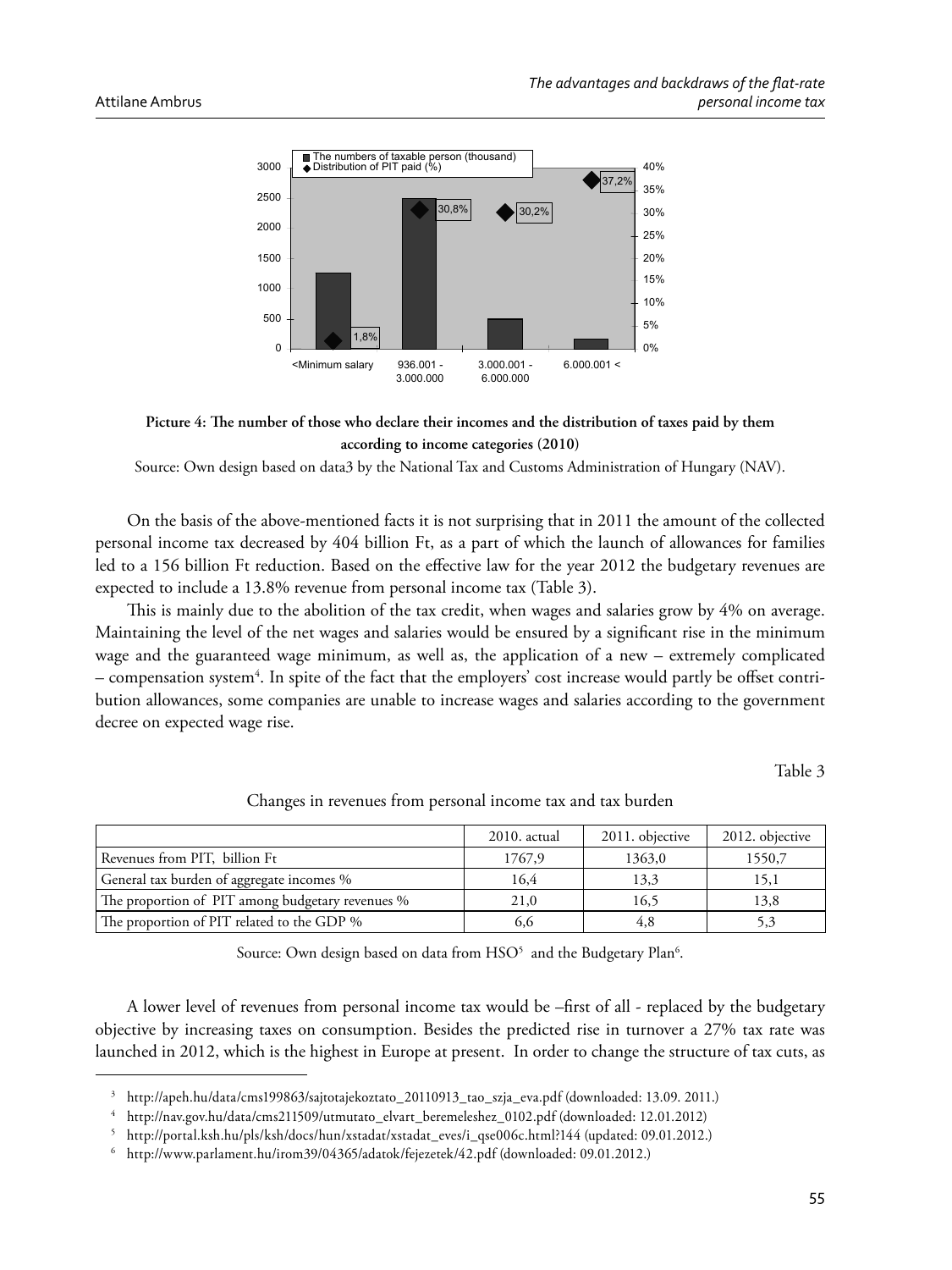well as, replace the missing revenues from personal income tax, excise duties were sharply raised in several steps and some new taxes (e.g. national health tax on consumption) were launched.

### **CONCLUSION**

The supporters of the flat-rate tax emphasise the proportional tax burden and the simple system. Regarding the personal income tax a single rate is rarely applied. In countries that choose this method, the amount of tax is so low that there is no need for other allowances. The different correction items may decrease the transparency of the system. In some countries tax credits do not depend on income limit, therefore in spite of the flat rate the tax system is progressive. In a more complicated version people with higher incomes are excluded from the benefits. Because of the abolition of tax credits, the marginal tax rate will be higher, and above the income limit the tax will be linear. Romania also applies a model similar to that of Hungary. As a result of the correction items the average tax rate is not constant. Simplification may take place by the radical abolition of the allowances, even when applying a progressive tax system.

The proportional public burden may be supplemented by restructuring the tasks of the social welfare system with the aspect of fairness. Tax avoidance can be decreased by a reasonably chosen tax rate, as well as, by efficient control. The amount of this is very difficult to estimate. Even a consequent tax policy can influence a change in the tax morale with difficulty. However, many people agree that both employers and employees are interested in avoiding taxes due to the currently high tax wedge, therefore in addition to a cut in the personal income tax burdens only a reduction in the contribution burdens may lead to some considerable result.

The positive impact of the linear personal income tax on the recovery of the economy, as well as, a growth in the tax incomes in case of the investigated countries is not obvious. In addition to a growing GDP growth, the linear personal income tax is likely to become a tool for a successful economic policy. For ensuring competitiveness the restructuring of the tax system is a key but only one of the elements of the structural reforms.

When launching the flat-rate tax certain countries show similar features, yet there are some differences in the economic indicators. Comparison is extremely difficult, because the taxpayers come from a different economic and cultural environment, thus the consequences of the same (or similar) measures may differ.

With regard to the launching environment in Hungary, there should be a focus on the instable economic environment which especially makes the expectations related to the flat-rate tax system uncertain. During economic recession the budget may bear a significant reduction in the tax burdens only by sharply cutting expenditures. A predictable tax system that is in compliance with the social security system is an important pillar of the social security system.

It is a very complex issue to state whether the effects of the introduction of the flat-rate tax system result in positive changes. Predictions and even analyses following the launch are made difficult by the fact that the measure also involves tax cuts and is determined both in time and space and takes place in the actual external and internal economic environment.

#### **REFERENCES**

- Ambrus, A.R. (2010), Egyszerűsítést! Egy a kulcs? "Hitel, Világ, Stádium" Nemzetközi Tudományos Konferencia, NYME Sopron, 2010. november 3. (CD-n megjelent)
- Balogh, L., Gál, V.**,** Parádi-Dolgos, A. (2010), *Fából vaskarika? Egykulcsos családi jövedelemadózás lehetősége Magyarországon nemzetközi tapasztalatok alapján*, *"Hitel, Világ, Stádium"* Nemzetközi Tudományos Konferencia, Sopron, 2010. november 3. (CD-n megjelent).